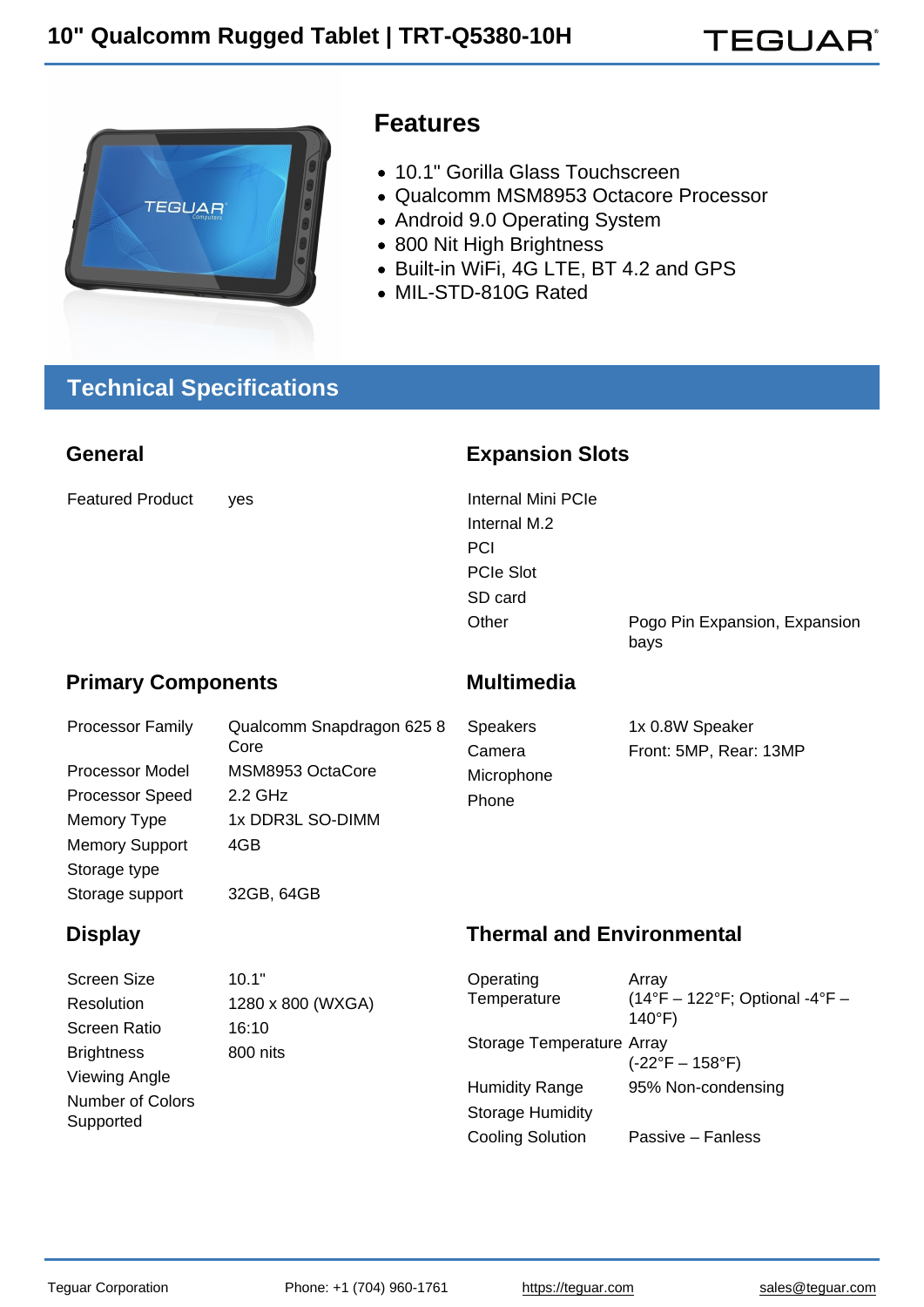**TEGUAR**®

#### Touch Screen

Light Transmission Hardness > 7H Glass type **Gorilla Glass** Glass Thickness

Lifetime Usage

Touch Screen Projected Capacitive (Multitouch)

#### **Enclosure**

| Material                                | Double Injection                                                                                                                                                                                                                                                                                                                                                                                                                             |
|-----------------------------------------|----------------------------------------------------------------------------------------------------------------------------------------------------------------------------------------------------------------------------------------------------------------------------------------------------------------------------------------------------------------------------------------------------------------------------------------------|
| Ip Rating                               | IP65, Optional IP67                                                                                                                                                                                                                                                                                                                                                                                                                          |
| Color                                   | <b>Black</b>                                                                                                                                                                                                                                                                                                                                                                                                                                 |
| <b>Antibacterial Housing</b>            |                                                                                                                                                                                                                                                                                                                                                                                                                                              |
| Led Indicator Light                     | Charging Indicator                                                                                                                                                                                                                                                                                                                                                                                                                           |
| <b>Control Buttons</b>                  | Audio Down, Audio Up, Power<br><b>Button</b>                                                                                                                                                                                                                                                                                                                                                                                                 |
| Programmable<br><b>Function Buttons</b> | 3x Programmable Function Keys                                                                                                                                                                                                                                                                                                                                                                                                                |
| <b>Shock Rating</b>                     | MIL-STD-810G                                                                                                                                                                                                                                                                                                                                                                                                                                 |
| <b>Vibration Rating</b>                 |                                                                                                                                                                                                                                                                                                                                                                                                                                              |
| Drop Rating                             |                                                                                                                                                                                                                                                                                                                                                                                                                                              |
| <b>Mounting Options</b>                 |                                                                                                                                                                                                                                                                                                                                                                                                                                              |
| <b>Approved Cleaning</b><br>Solutions   | 3M HB Quat, Acetone,<br>Actichlor, Alcohol, Ammonium<br>Nitrate (low concentration),<br>Antigone, Betasept, Bleach,<br>Caviwipes, Chloride, CIDEX,<br><b>Control III Disinfectant</b><br>Germicide, Dispatch<br>Disinfectant Cleaner CLH69101,<br>Incidin, Isopropyl Alcohol, LpH<br>se, MikroBac, Mikrozid, Peridox,<br>Puregreen 24 Disinfectant,<br>SDW 70C, Sodium<br>Hypochlorite, SporeClear,<br>Trigene, Viraguard, Virkon,<br>Windex |
|                                         | Cleaning Instructions View instructions here                                                                                                                                                                                                                                                                                                                                                                                                 |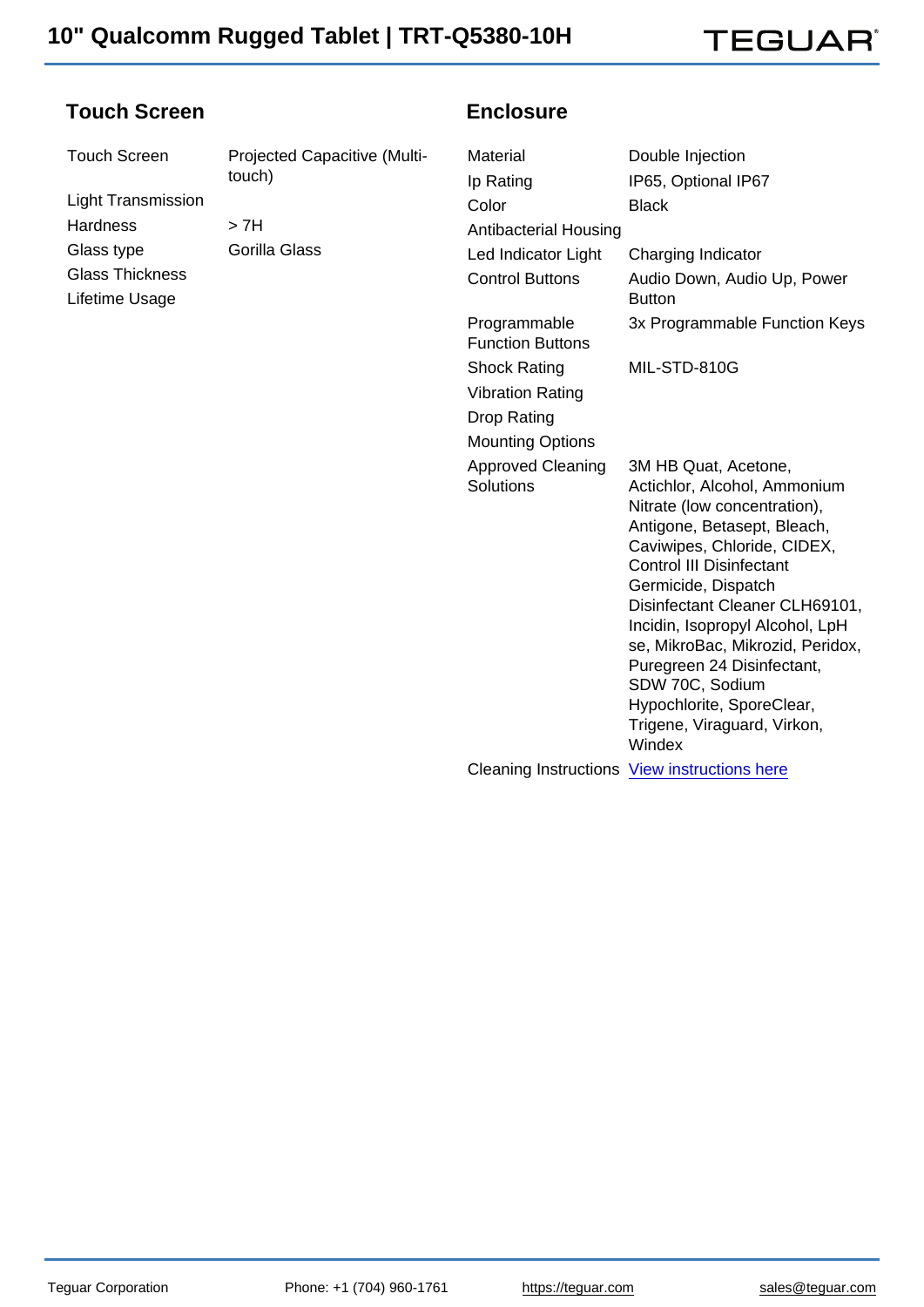

### External I/O ports

## Peripherals & Wireless Connectivity

| <b>USB</b>                                                     | 1x USB 2.0, 1x USB Type C                                             | WiFi                            | WiFi ac/b/g/n                                                                                                                                 |
|----------------------------------------------------------------|-----------------------------------------------------------------------|---------------------------------|-----------------------------------------------------------------------------------------------------------------------------------------------|
|                                                                | (USB 3.0, HDMI, Charging)                                             | <b>BlueTooth</b>                | Bluetooth 4.2                                                                                                                                 |
| Serial / Com                                                   |                                                                       | <b>GPS</b>                      | <b>Ublox M8</b>                                                                                                                               |
| Ethernet / LAN<br>Video Outputs                                | 1x Mini HDMI                                                          | Mobile Network 3G               | WCDMA: B1/B2/B5/B8, GSM:<br>850/900/1800/1900MHz                                                                                              |
| Video Inputs<br><b>Docking Connector</b><br><b>Other Ports</b> | Yes<br>1x TF Slot                                                     | Mobile Network 4G<br><b>LTE</b> | Built-in 4G LTE FDD:<br>B1/B3/B5/B7/B8/B20/B28A,<br>LTE TDD: B38/B40/B41                                                                      |
| Audio                                                          | 1x 3.5mm Headphone Jack                                               | Sim card                        | 2x SIM Card Slot                                                                                                                              |
| Power Input Port                                               |                                                                       | <b>Barcode Scanner</b>          | Optional 1D/2D Barcode<br>Scanner                                                                                                             |
|                                                                |                                                                       | <b>RFID</b>                     | Optional UHF RFID, HF RFID,<br><b>NFC</b>                                                                                                     |
|                                                                |                                                                       | <b>Smartcard Reader</b>         | Optional                                                                                                                                      |
|                                                                |                                                                       | Peripheral Other                | Cigarette adapter; Digitizer Pen;<br>Handstrap; Desktop Dock;<br>Vehicle Dock; Forklift Dock;<br>Shoulder Strap; Back Strap;<br><b>Mounts</b> |
|                                                                |                                                                       | Sensors                         | Accelerometer, Light Sensor,<br>Gyroscope, Compass, Proximity                                                                                 |
| Power                                                          |                                                                       | Dimensions / Weight             |                                                                                                                                               |
| Input Voltage Range                                            |                                                                       | Weight                          | 1.07 KG (2.4 lbs)                                                                                                                             |
| Max Power<br>consumption                                       |                                                                       | <b>Dimensions</b>               | 280 x 180 x 20.5 mm (11.0 x 7.1)<br>$x 0.8$ in)                                                                                               |
| <b>Battery</b>                                                 |                                                                       | Certification                   |                                                                                                                                               |
| <b>Type</b>                                                    | Removable 3.7V/10000mAh<br><b>Battery</b>                             | Certifications                  | <b>CE</b>                                                                                                                                     |
| <b>Operating Time</b>                                          | 15hrs (Default 50% volume,<br>50% Brightness, Playing<br>1080P Video) |                                 |                                                                                                                                               |
| Quantity                                                       | 1x Battery                                                            |                                 |                                                                                                                                               |
| <b>Operating Systems</b>                                       |                                                                       | Warranty                        |                                                                                                                                               |
| Windows<br>Android<br>Linux                                    | Android 9.0                                                           | Warranty                        | Up to 5 Years                                                                                                                                 |